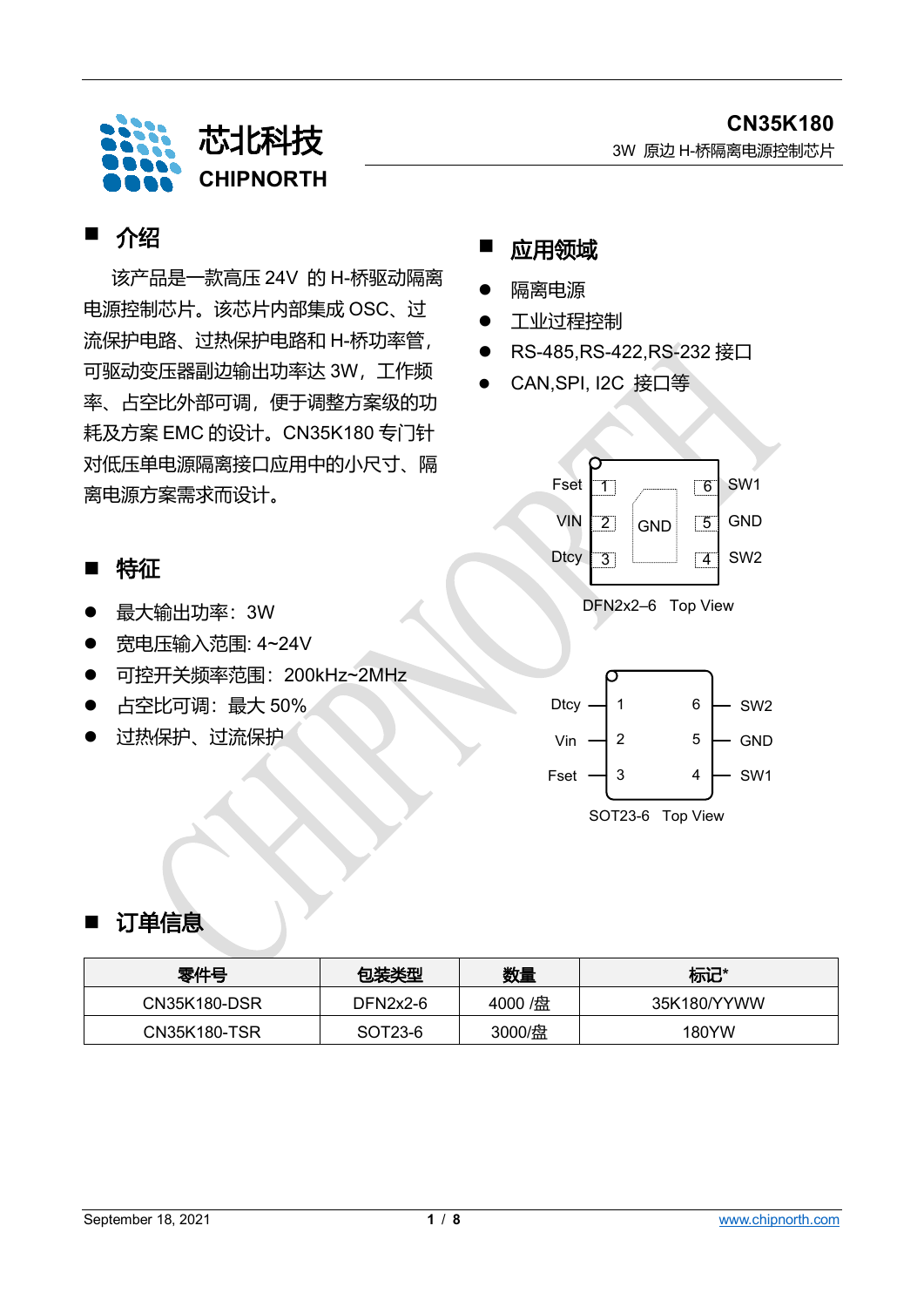

## ■ 典型应用图

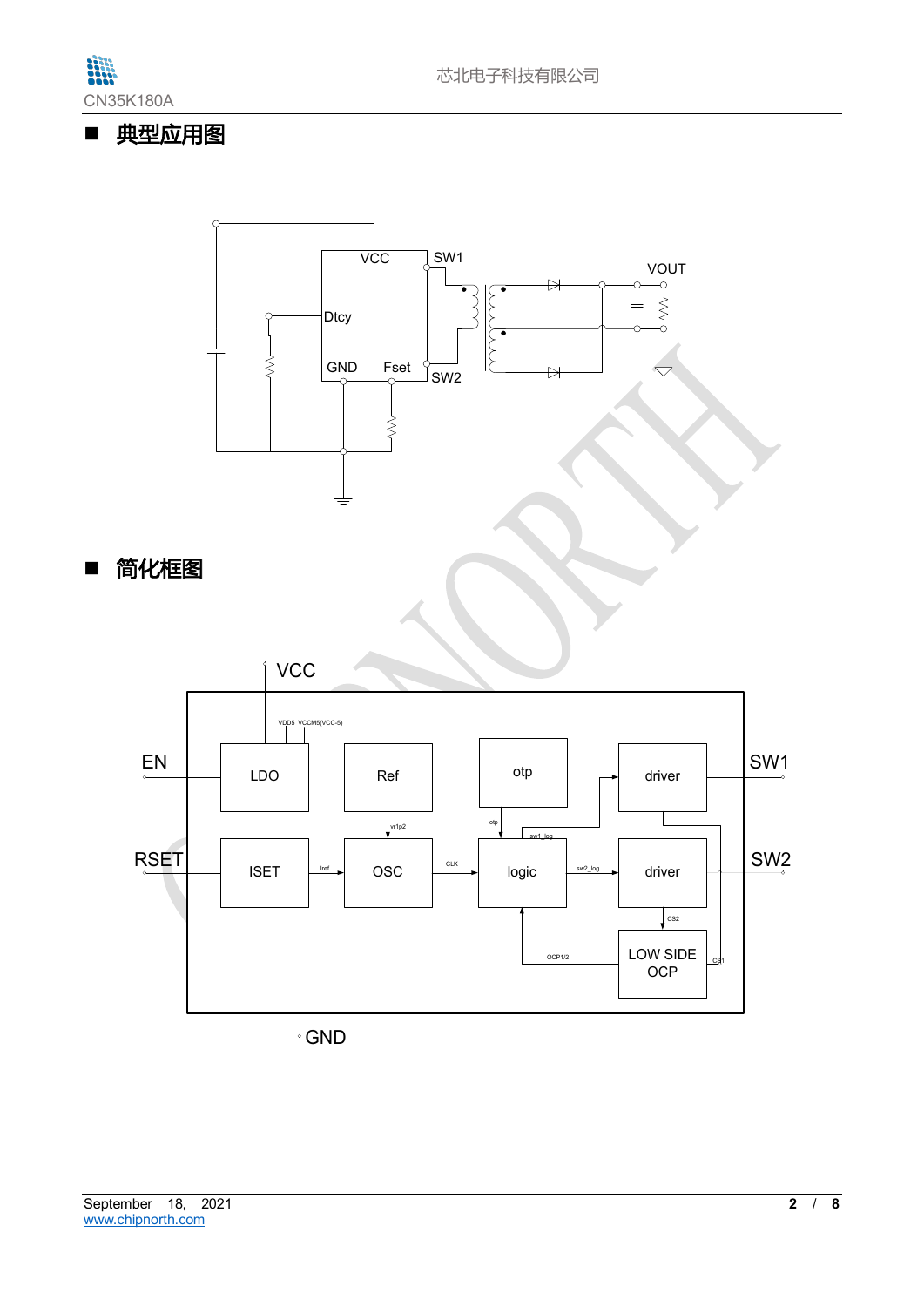

## ■ 引脚说明

CN35K180-DSR系列

| 序号 | 功能<br>名称        |       |  |  |
|----|-----------------|-------|--|--|
|    | Fset            | 频率调节  |  |  |
| റ  | IN              | 输入    |  |  |
| 3  | <b>Dtcy</b>     | 占空比调节 |  |  |
| 4  | SW <sub>2</sub> | 输出 2  |  |  |
| 5  | <b>GND</b>      | 地     |  |  |
| 6  | SW1             | 输出    |  |  |

#### CN35K180-TCR 系列

| 序号 | 名称                   | 功能     |  |  |  |
|----|----------------------|--------|--|--|--|
|    | 占空比设置<br><b>Dtcy</b> |        |  |  |  |
| ⌒  | Vin                  | 电源 Vin |  |  |  |
| 3  | Fset                 | 频率设置   |  |  |  |
| 4  | SW1                  | 输出 1   |  |  |  |
| 5  | <b>GND</b>           | 电源 GND |  |  |  |
| 6  | SW <sub>2</sub>      | 输出 2   |  |  |  |

### ■ 极限参数

注意:超过这些限制会损坏设备。暴露在极限条件下可能会影响设备的可靠性。

| 符号                      | 参数                    | 值              | 单位 |
|-------------------------|-----------------------|----------------|----|
| Max V <sub>DD</sub>     | 最大输入电压                | 26             | v  |
| <b>Dtcy</b>             | Dtcy 最大电压             | 26             | v  |
| $R_{SET}$               | R <sub>SET</sub> 最大电压 | 6.6            | V  |
| SW <sub>1</sub>         | SW1 最大电压              | 26             | v  |
| SW <sub>2</sub>         | SW2 最大电压              | 26             | V  |
| $T_{J}$                 | 最高结温                  | 125            | °C |
| lo                      | 输出电流                  | 1800           | mA |
| $T_A$                   | 环境温度                  | $-40 \sim 85$  | °C |
| <b>T</b> <sub>STG</sub> | 储存温度                  | $-40 \sim 150$ | ℃  |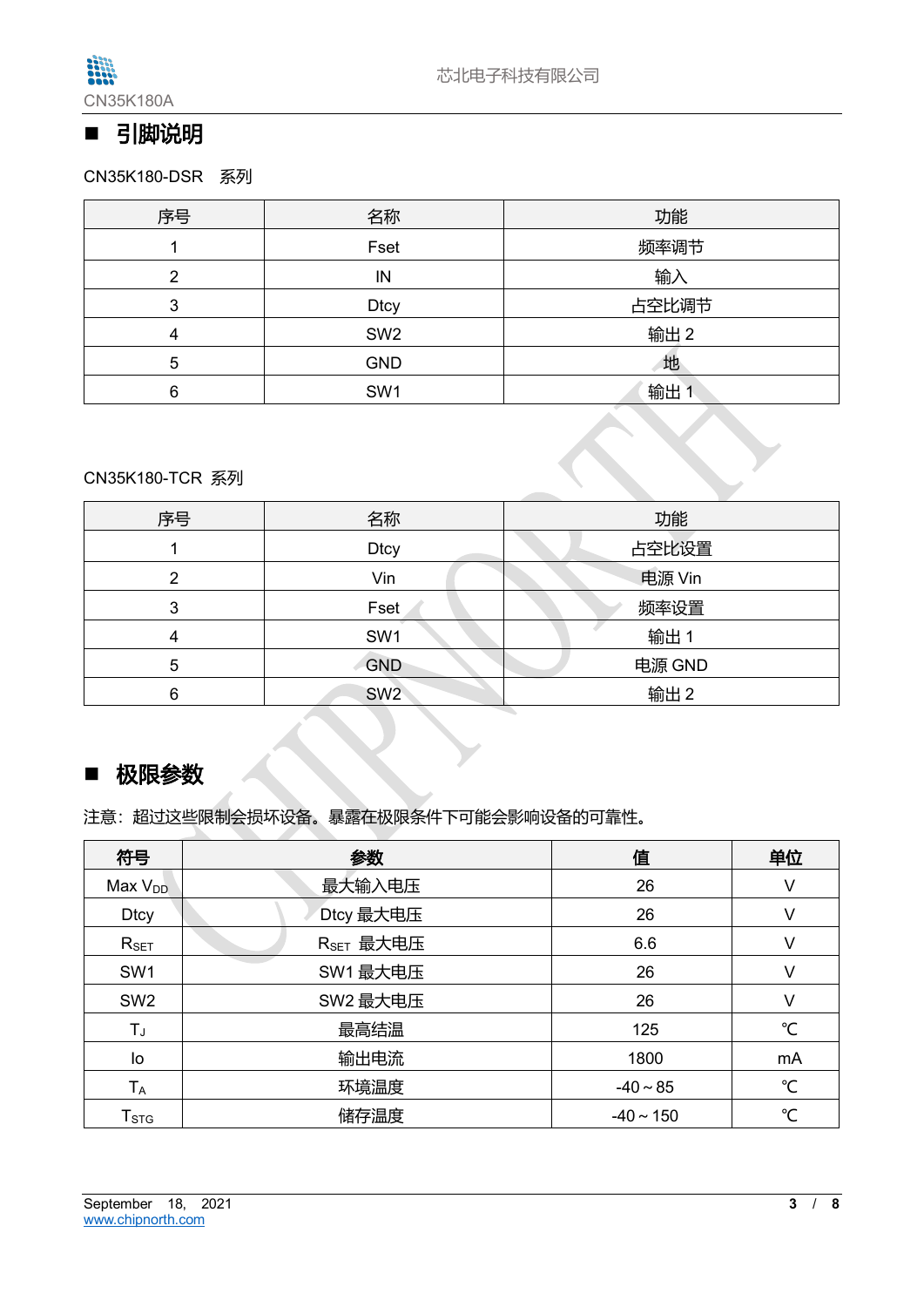

# ■ 电气特性

测试条件: VCC=12V, Cin=1uf, TJ=25°C, 除非特殊说明。

| 符号                       | 参数         | 条件               | 最小 | 典型值             | 最高 | 单位            |  |
|--------------------------|------------|------------------|----|-----------------|----|---------------|--|
| <b>VIN</b>               | 输入电压       |                  | 4  |                 | 24 | $\vee$        |  |
| ICC                      | 电源电流       | RSET 悬空, DTCY 悬空 |    | 2.4             |    | mA            |  |
| Rdson_hs                 | 上端导通电阻     | $VCC=12V$        |    | 500             |    | mohm          |  |
| Rdson_ls                 | 下端导通电阻     | $VCC=12V$        |    | 300             |    | mohm          |  |
| <b>VUVLO</b>             | 欠电压锁定阈值    | VCC rising       |    | 3.7             |    | $\vee$        |  |
| VUVLO_HYS                | 欠压闭锁滞后     |                  |    | 300             |    | mV            |  |
| SW1/SW2                  |            | Dtcy 脚悬空         |    | 50              |    | $\frac{0}{0}$ |  |
|                          | 可调占空比      | RDTCY=10k ohm    |    | 16 <sup>°</sup> |    | $\%$          |  |
| <b>I</b> <sub>DTCY</sub> | DTCY 脚输出电流 | Dtcy 脚悬空         |    | 40              |    | uA            |  |
| <b>Vrset</b>             | 复位电平       | Rset=100k ohm    |    | 0.8             |    | $\vee$        |  |
| Fsw                      |            | Rset=500k ohm    |    | 180             |    | kHz           |  |
|                          | 开关频率       | Rset=39k ohm     |    | 2000            |    |               |  |
| <b>TSD</b>               | 热关断        |                  |    | 150             |    | $^{\circ}$ C  |  |
| <b>TSH</b>               | 热关机滞后      |                  |    | 25              |    | $^{\circ}$ C  |  |
| <b>IOCP</b>              | 过流限制       |                  |    | 1.2             |    | A             |  |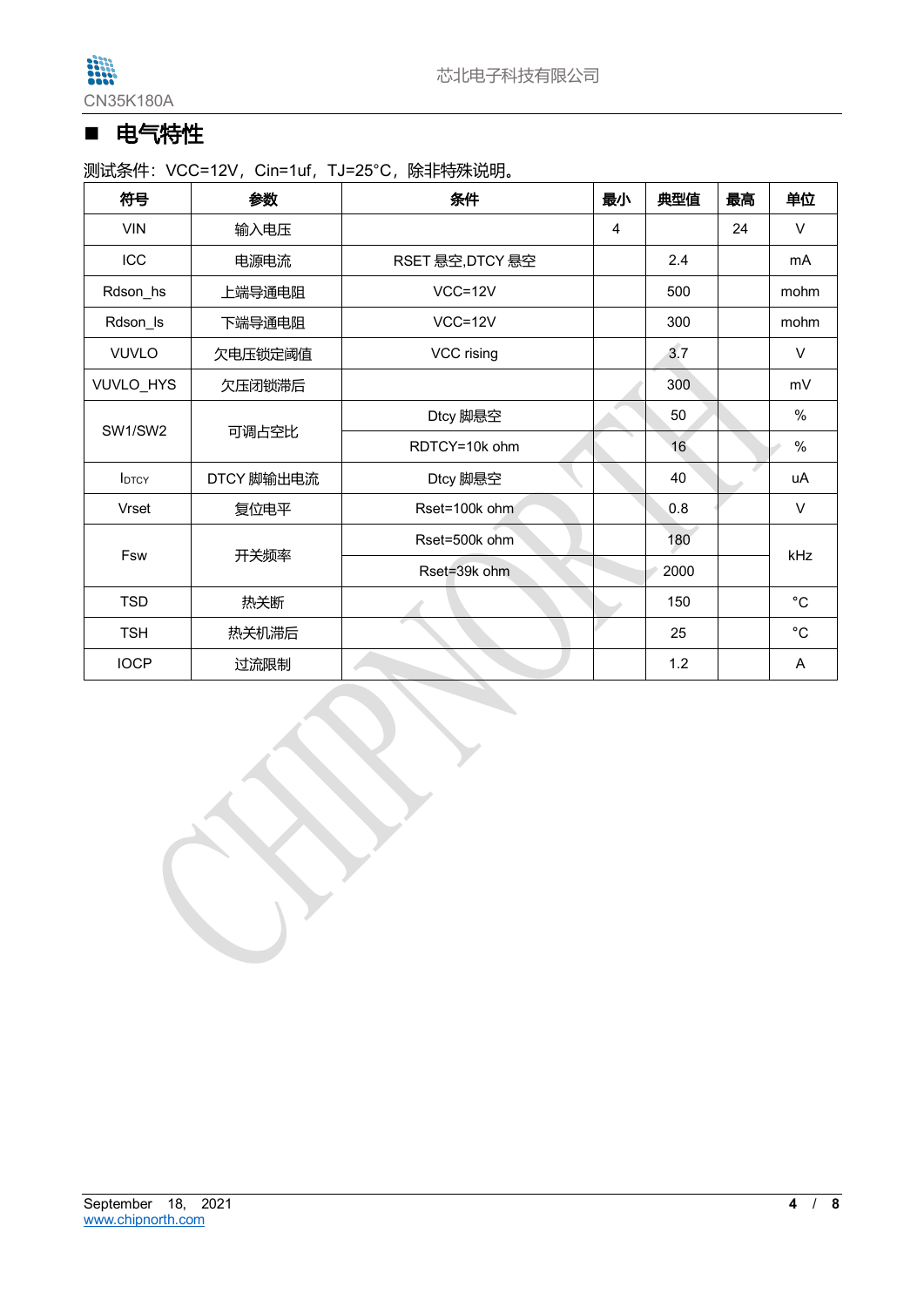

■ 典型参数



[www.chipnorth.com](http://www.chipnorth.com/)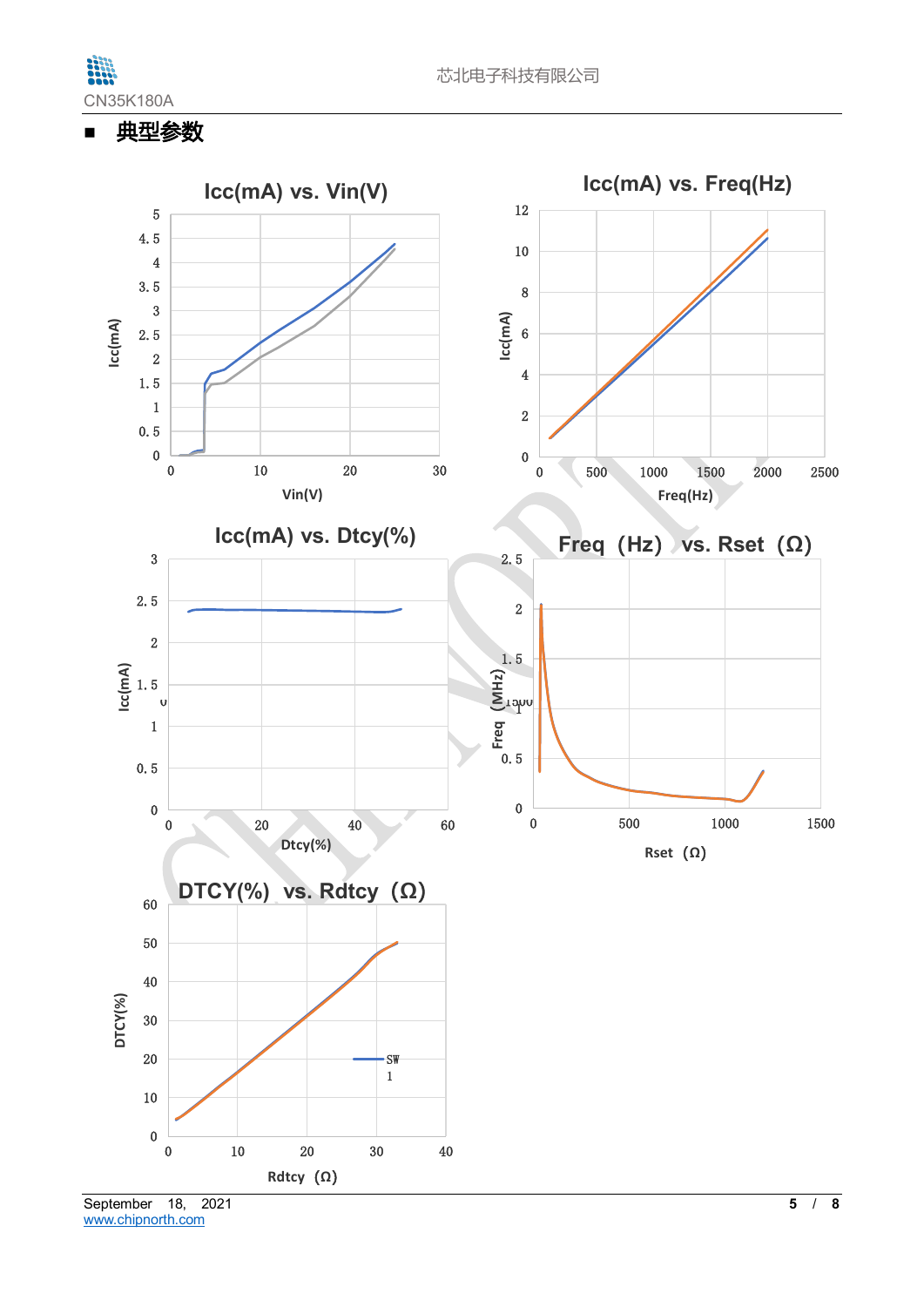

# ■ 封装信息



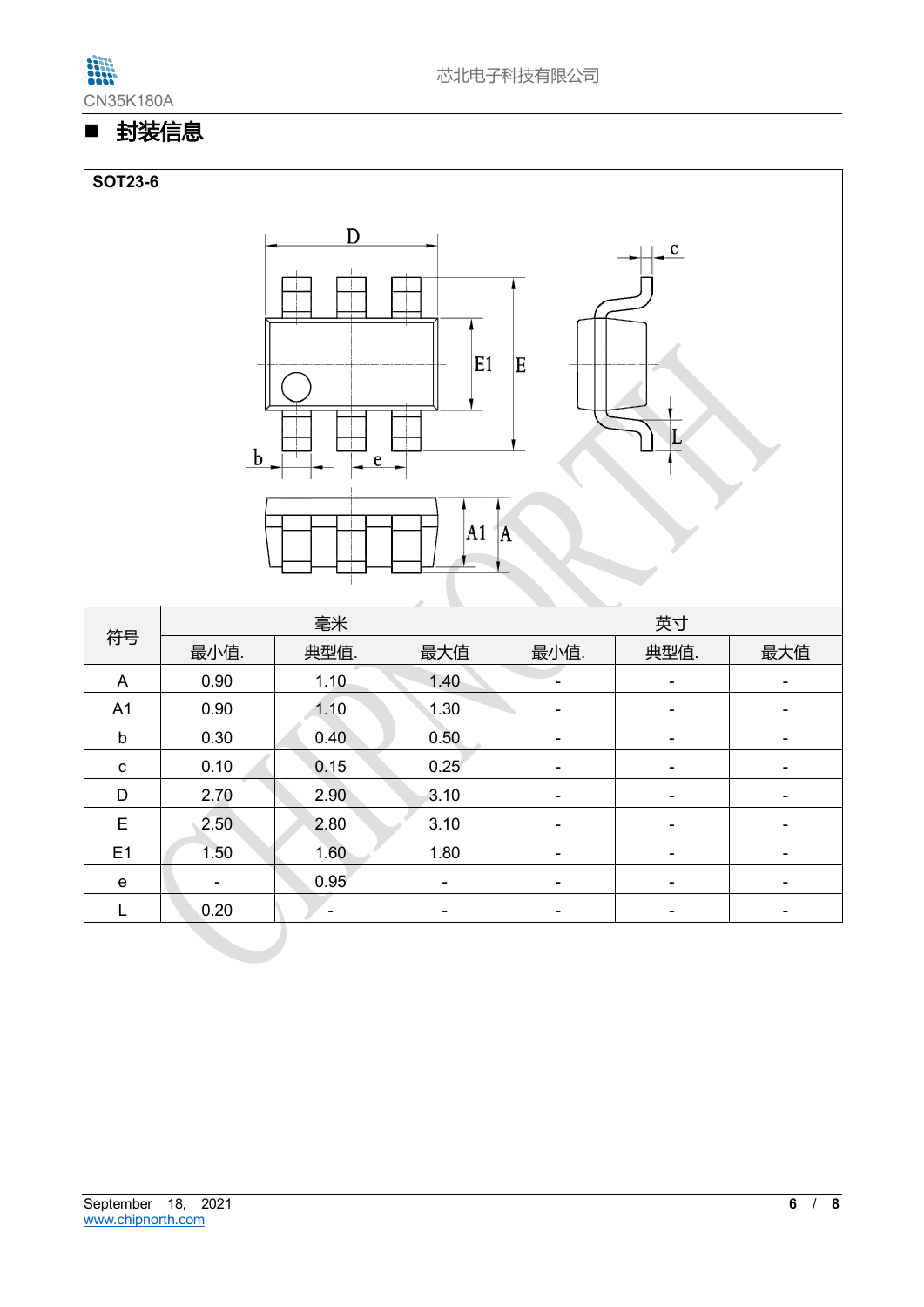

| <b>UNJUNTOUA</b>                                                                                                                     |      |      |      |             |          |                          |                          |  |
|--------------------------------------------------------------------------------------------------------------------------------------|------|------|------|-------------|----------|--------------------------|--------------------------|--|
| <b>DFN2x2-6</b><br>O<br>俯视图<br>侧视图                                                                                                   |      |      |      |             |          |                          |                          |  |
| $\overline{\mathbf{D}}$<br>Nd<br>e<br>D2<br>$\Xi$<br>$\overline{2}$<br>$\blacktriangleleft$<br>$\overline{2}$<br>$\mathbf{b}$<br>底视图 |      |      |      |             |          |                          |                          |  |
| 尺寸                                                                                                                                   | 最小   | 标准   | 最大   | 尺寸          | 最小       | 标准                       | 最大                       |  |
| 标注                                                                                                                                   | (mm) | (mm) | (mm) | 标注          | (mm)     | (mm)                     | (mm)                     |  |
| A                                                                                                                                    | 0.70 | 0.75 | 0.80 | E2          | 0.75     | 0.80                     | 0.85                     |  |
| A1                                                                                                                                   | 0.00 | 0.02 | 0.05 | $\mathbf e$ |          | 0.650BSC                 |                          |  |
| $\mathsf b$                                                                                                                          | 0.30 | 0.35 | 0.40 | Nd          | 1.300BSC |                          |                          |  |
| ${\bf C}$                                                                                                                            | 0.18 | 0.20 | 0.25 | K           | 0.20     | $\overline{\phantom{a}}$ | $\overline{\phantom{a}}$ |  |
| D                                                                                                                                    | 1.95 | 2.00 | 2.05 | L           | 0.28     | 0.33                     | 0.38                     |  |
| D <sub>2</sub>                                                                                                                       | 1.25 | 1.30 | 1.35 | H           | 0.15     | 0.20                     | 0.25                     |  |
| E                                                                                                                                    | 1.95 | 2.00 | 2.05 |             |          |                          |                          |  |